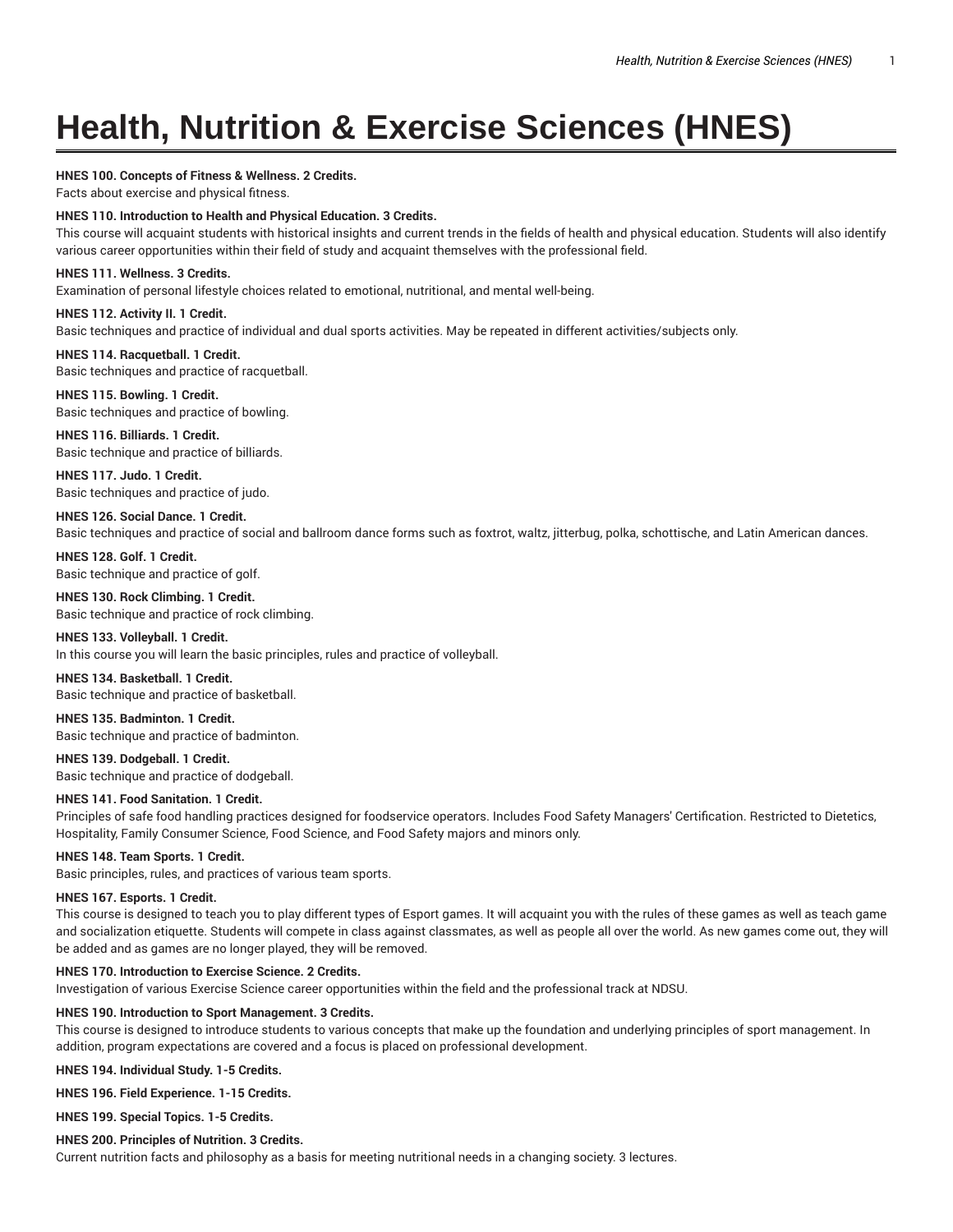## **HNES 211. Successful Coaching. 1 Credit.**

This course is designed to help potential coaches develop a successful coaching philosophy. Students will complete an examination through the American Sport Education Program that will certify them to coach in 35 states.

# **HNES 217. Personal and Community Health. 3 Credits.**

Study of vital personal and community health issues. Particular attention to current health facts, habits, and attitudes as they relate to home, school, and community.

#### **HNES 226. Socio-Cultural Dimension in Sport. 3 Credits.**

Students will gain a level of understanding of how sport has and does contribute to the notion of nation building in North America and across the world. Prereq: HNES 190 and Sport Management professional program students only.

## **HNES 231. Officiating Football. 1 Credit.**

Rules and techniques of officiating football.

## **HNES 232. Officiating Basketball. 1 Credit.**

Rules and techniques of officiating basketball.

### **HNES 250. Nutrition Science. 3 Credits.**

Scientific principles of nutrition based on chemical structure and function of the nutrients. 3 lectures.

## **HNES 251. Nutrition, Growth and Development. 3 Credits.**

Examination of growth and nutrient needs through the lifecycle. Prereq: HNES 200 or HNES 250.

# **HNES 254. Curriculum, Standards and Assessment in Physical Education. 3 Credits.**

This course bridges the gap between theory and practice by providing a practical approach to curriculum writing, standards development and assessment techniques used in K-12 physical education programs. Prereq: HNES 110. Co-req: HNES 256.

# **HNES 255. Professional Preparation in Middle School Physical Education. 3 Credits.**

Instruction of various fundamental movement for middle school students. Students will be exposed to such activities as team sports, intermediate movement skills, and games. Prereq: Students must be Physical Education majors.

#### **HNES 256. Professional Preparation in High School Physical Education. 3 Credits.**

Instruction in the fundamentals of teaching high school physical education activities. Prereq: HNES 110. Co-req: HNES 254.

# **HNES 257. Professional Preparation in Elementary School Activities. 3 Credits.**

Instruction of various fundamental movements for elementary aged students. Students will be exposed to such activities as dance, gymnastics, fundamental movement skills, and games. Prereq: HNES 254.

#### **HNES 260. Athletic Training Medical Terminology. 1 Credit.**

Medical terminology related to athletic training and other allied health professions.

#### **HNES 261. Food Selection and Preparation Principles. 3 Credits.**

Scientific principles underlying food selection, preparation, and preservation; integration of nutrition principles, food standards, cost comparisons, and new food developments. 3 lectures. Prereq: HNES 141 and CHEM 117 or CHEM 121.

## **HNES 261L. Food Selection and Preparation Principles Laboratory. 2 Credits.**

Illustrates and extends lecture topics and stresses practical application of scientific food preparation principles. Important: Students who have a severe food allergy should self-regulate and carry and know how to use auto-injectable epinephrine and antihistamines to treat emergency reactions. Prereq: HNES 141. Coreq: HNES 261.

## **HNES 274. Introduction to Youth and Interscholastic Sport. 3 Credits.**

The course will allow students to gain an understanding of issues, administration and organization of youth and interscholastic sport. Requirements to be completed will encourage students to think about the current events or issues and explain the effect each may have on the industry in the present and future of youth and interscholastic sport. Prereq: HNES 190. Co-req: HNES 226.

#### **HNES 276. Professional Observation. 1 Credit.**

Observation in a setting providing established health-fitness services. Prereq: HNES 170 and HNES 272.

# **HNES 291. Seminar. 1-5 Credits.**

# **HNES 292. Global Practicum: Study Abroad. 1-15 Credits.**

Pre-Arranged study at accredited foreign institutions (study abroad), domestic institutions (National Student Exchange) or on approved study abroad programs. Pre-requisite: Sophomore standing and prior approval by International Student and Study Abroad Services and major department. Graded 'P'or 'F' (Undergraduate), or 'S' or 'U' (Graduate).

# **HNES 294. Individual Study. 1-3 Credits.**

**HNES 299. Special Topics. 1-5 Credits.**

# **HNES 301. Motor Learning and Performance. 3 Credits.**

Study of the principles of motor learning and development and how those principles apply in physical education and sport skill development. Prereq: acceptance into the Physical Education program.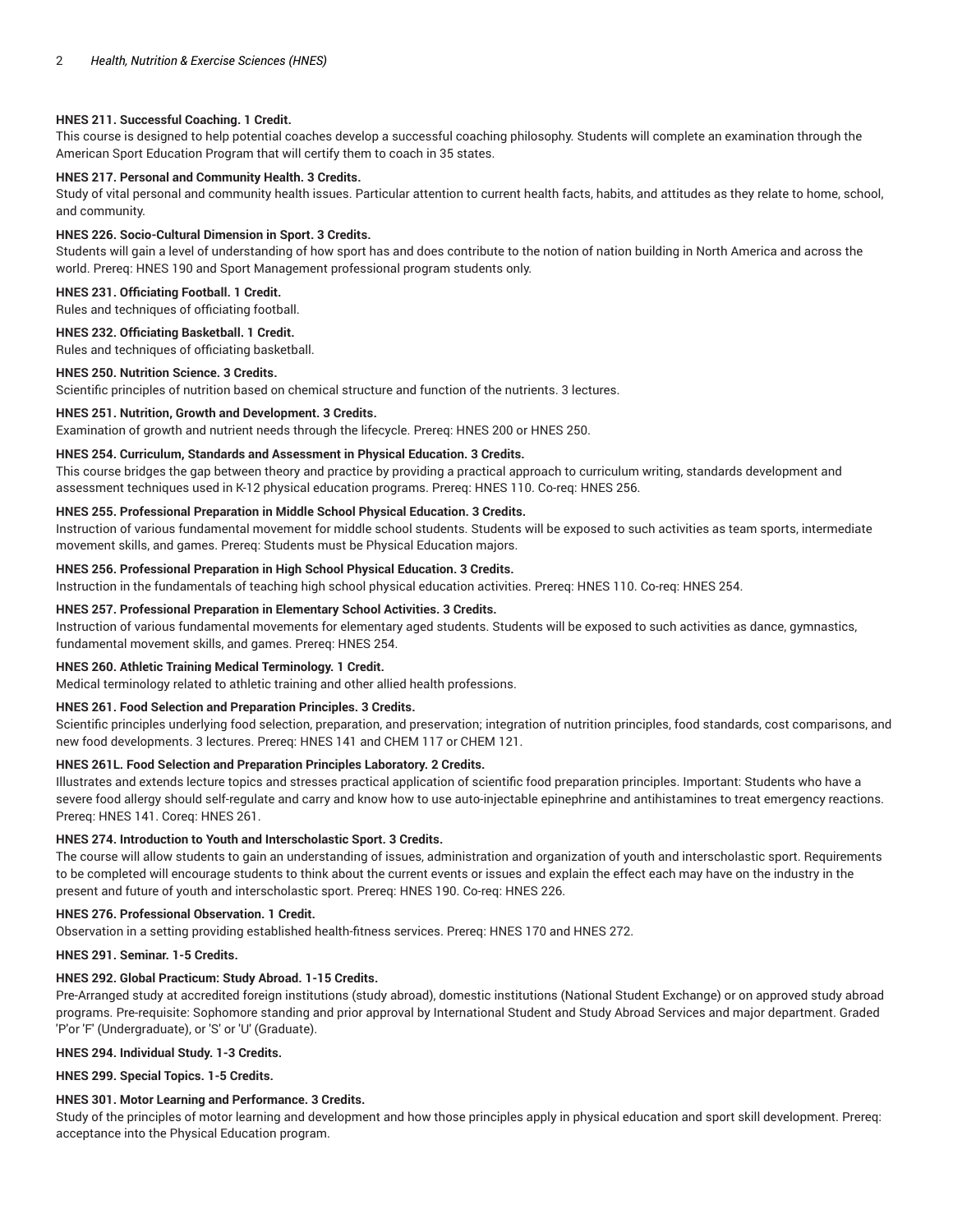## **HNES 304. Sport Promotion and Public Relations. 3 Credits.**

This course explores the aspects of the sports promotion industry and how industry interfaces with the consumer. Theories of sport promotion and public relations will be related to promotion efficacy. Prereq: HNES 190, HNES 224 and students must be admitted to the Sport Management professional program.

## **HNES 324. Sport and Event Management. 3 Credits.**

The course is designed to provide participants with fundamental theoretical and practical knowledge in sport event principles and techniques, and issues confronting professionals in sport organizations. Through knowledge dissemination (lectures), class participation (discussions and presentations), and professional inquiry (strategic event planning and research), students will gain a further understanding of sport and event management. Prereq: HNES 190, HNES 226 and HNES 304.

## **HNES 336. Methods Of Coaching. 3 Credits.**

Provides information necessary to coach at any level from elementary to college. Includes broad overview of the philosophy, methodology, and management of sport. Prereq: acceptance into the Health Education or Physical Education program.

## **HNES 341. Psychosocial Aspects of Health. 3 Credits.**

Study of the interaction of the person and his/her environment. Discussion of emotional states, physiological responses and behaviors influencing a person's health, and the health of those around them. Prereq: PSYC 111, HNES 110 and HNES 217 and students must be professional level 2 Health Ed majors.

## **HNES 345. Materials and Concepts of Health Education. 3 Credits.**

Development and dissemination of health content helping community and school health educators place health instruction in a perspective that relates it to efforts aimed at protecting and promoting the health of children, youth and adults. Prereq: HNES 217 and Health Education majors only.

## **HNES 350. Fitness Education Activities and Materials. 3 Credits.**

Topics related to teaching concepts-based fitness in high school physical education. Prereq: HNES 367.

## **HNES 351. Metabolic Basis of Nutrition. 4 Credits.**

Biochemical and physiological principles of human nutrition. Nutrients in relation to metabolic regulation. 4 lectures. Prereq: HNES 250, BIOC 260 or BIOC 460 and Dietetics professional standing.

## **HNES 353. Adapted Physical Education. 3 Credits.**

Current concepts and trends in adapted physical education, including the planning and implementation of adapted physical education curriculum and lessons designed to meet the needs of individuals with disabilities. Prereq: HNES 367.

## **HNES 354. Introduction to Medical Nutrition Therapy. 4 Credits.**

Introduction to the role and skills in nutritional care and application of skills necessary for beginning competency as a clinical dietitian. Prereq: HNES 251, HNES 351 and Dietetics professional standing.

#### **HNES 354L. Introduction to Medical Nutrition Therapy Laboratory. 2 Credits.**

Supervised practice in dietetics, for Coordinated Program Dietetics students, in a health care setting. 1 three-hour laboratory. Prereq: HNES 251, HNES 351. Coreq: HNES 354.

## **HNES 361. Foodservice Systems Management I. 3 Credits.**

Principles and methods of purchasing, production, and management for quantity foodservice operations. 3 lectures. Prereq: HNES 261, HNES 261L.

## **HNES 361L. Foodservice Systems Management I Laboratory. 3 Credits.**

Menu and special event planning, food production, recipe analysis, and safety & sanitation for student-led "made-from-scratch" lab experience. Coreq: HNES 361.

# **HNES 365. Kinesiology. 3 Credits.**

Study of movement analysis with emphasis on anatomical and movement principles. Prereq: BIOL 220, BIOL 220L. Restricted to Exercise Science majors only.

#### **HNES 367. Principles of Conditioning. 3 Credits.**

Scientific theory and application of principles and techniques of physical conditioning to optimize training programs. Introduction of a wide variety of sports activities and associated training protocols. Prereq: acceptance into the Health Education or Physical Education program.

## **HNES 368. Biomechanics of Exercise. 3 Credits.**

Study of the application of the principles of biomechanics and physics to human movement. Prereq: HNES 365. Restricted to Exercise Science professional majors only.

## **HNES 370. Exercise and Disease. 3 Credits.**

Focus on the role physical activity or inactivity plays in the development, inhibition, and/or treatment of common chronic and metabolic conditions. Prereq: BIOL 221, BIOL 221L and HNES 375. Co-Req: HNES 465.

## **HNES 371. Worksite Health Promotion. 3 Credits.**

Design and implementation of worksite health promotion programs and the benefits for employees and employers. Prereq: HNES 375 and Exercise Science professional majors only.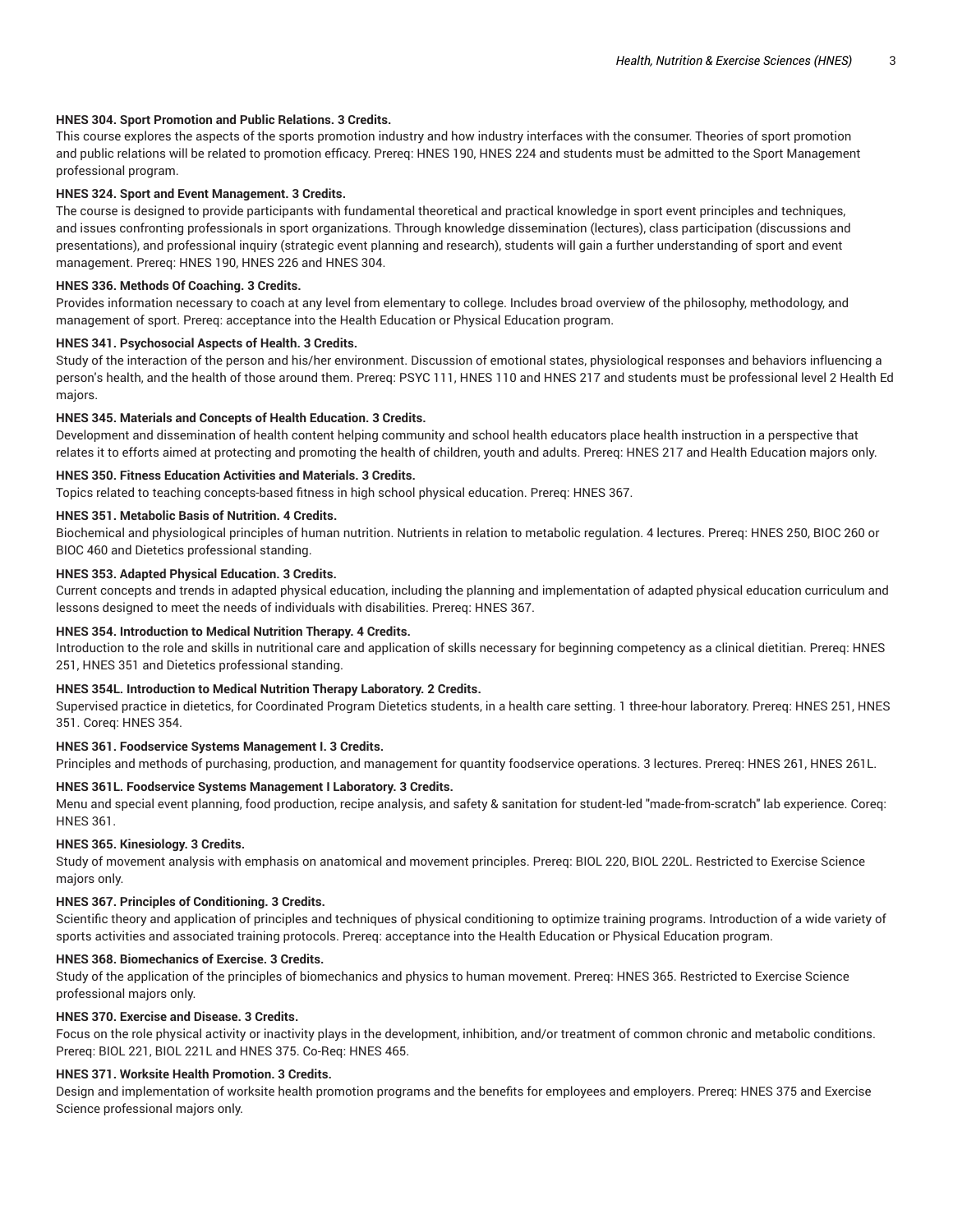# **HNES 374. Methods in Resistance Training and Cardiovascular Conditioning. 3 Credits.**

This course is designed to provide the student knowledge in the techniques of resistance training, cardiovascular conditioning, and program design. Prereq: HNES 365. Restricted to Exercise Science professional students only.

# **HNES 375. Research Methods and Design in Exercise Science. 3 Credits.**

Understanding and application of a wide variety of research design principles and methodology in exercise science. Prereq: STAT 330 and Exercise Science professional majors only.

## **HNES 376. Adapted Physical Activity. 3 Credits.**

Current concepts and trends in adapted physical activity, including the planning and implementation of physical activity programs and sports designed to meet the needs of individuals with disabilities. Prereq: Exercise Science professional status.

# **HNES 379. Global Seminar. 1-6 Credits.**

NDSU instructed experience or field study in a foreign country. Conducted in English for residence credit. Pre-requisite: Prior approval by International Student and Study Abroad Services and major department. May be repeated. Standard Grading.

# **HNES 388. Prevention and Care of Athletic Injuries. 3 Credits.**

This course is designed to introduce the student to basic care, treatment, and prevention of athletic related injuries. Other sports medicine concepts will also be discussed.

## **HNES 391. Seminar. 1-3 Credits.**

## **HNES 392. Global Practicum: Study Abroad. 1-15 Credits.**

Pre-Arranged study at accredited foreign institutions (study abroad), domestic institutions (National Student Exchange) or on approved study abroad programs. Pre-requisite: Sophomore standing and prior approval by International Student and Study Abroad Services and major department. Graded 'P'or 'F' (Undergraduate), or 'S' or 'U' (Graduate).

# **HNES 394. Individual Study. 1-5 Credits.**

**HNES 399. Special Topics. 1-5 Credits.**

## **HNES 400. Interprofessional Health Care Practice. 3 Credits.**

This course is designed for pharmacy, nursing, allied sciences, and other allied health students focusing on the necessary knowledge, skills, and attitudes to function as an effective member of the health care team. Prereq: HNES 354. Cross-listed with CHP.

## **HNES 425. Practical Sport Marketing Research. 3 Credits.**

This course introduces students to research topics unique to sport and leisure marketing. This course will examine research relating to sport motivation for participants and spectators, connection to sport objects, sport consumer behavior, sport team identification, sport event attendance, sport analytics, sport finance, daily fantasy sport, eSports, sport economics, and the sociology of sport, among other topics. Students will be introduced to multiple ways of understanding research in sport and learning how to apply learned concepts and findings efficiently within the industry.Prereq: HNES 190, HNES 224, HNES 226 and restricted to Sport Management students only.

#### **HNES 426. Sport Administration. 3 Credits.**

This course is intended to familiarize sport management majors with common administrative practices in sport. Prereq: HNES 190, HNES 224, HNES 226, HNES 304, HNES 431, HNES 436, junior standing and Sport Management professional program students only.

# **HNES 431. Governance, Policy, Legal Liability and Ethics in Sport. 3 Credits.**

This course examines how sport organizations interact and coordinate with numerous policy actors from inside and outside the sport realm to facilitate and coordinate the mechanisms of governance. Prereq: HNES 190, HNES 224 and students must be admitted to the Sport Management professional program.

# **HNES 436. Managing Sport Facilities. 3 Credits.**

This class will cover numerous issues from construction-related concerns to marketing facilities, naming rights, and concession concerns. Also covered will be topics related to the facility management side of the industry, with special attention paid to back-of-the-house operations such as water, heating, cooling, and related activities. This is a comprehensive course focusing on applied rather than theoretical knowledge. Prereq: HNES 190, HNES 224, HNES 226, HNES 304 and students must be admitted to the Sport Management professional program.

## **HNES 442. Community Health and Nutrition Education. 3 Credits.**

Nutrition education in community settings. Topics include behavior change, education and counseling theory, needs assessment, planning, implementation, and evaluation in a community setting. Prereq: HNES 251. {Also offered for graduate credit - see HNES 642.}.

# **HNES 442L. Community Health and Nutrition Laboratory. 3 Credits.**

Application of nutrition education and program development in community settings. Coreq: HNES 442. {Also offered for graduate credit - see HNES 642L.}.

# **HNES 445. Organization and Administration of Coordinated School Health Programs. 3 Credits.**

Examination of coordinated school health programs (CSHP). Analysis of the components of and approaches to development of CSHP. Emphasis on skills required for entry-level health educators. Prereq: HNES 345, senior standing.

# **HNES 458. Advanced Medical Nutrition Therapy. 4 Credits.**

Principles in the nutrition care of patients with conditions requiring nutrition care. 4 lectures. Prereq: HNES 354 and Dietetics professional standing. {Also offered for graduate credit - see HNES 658.}.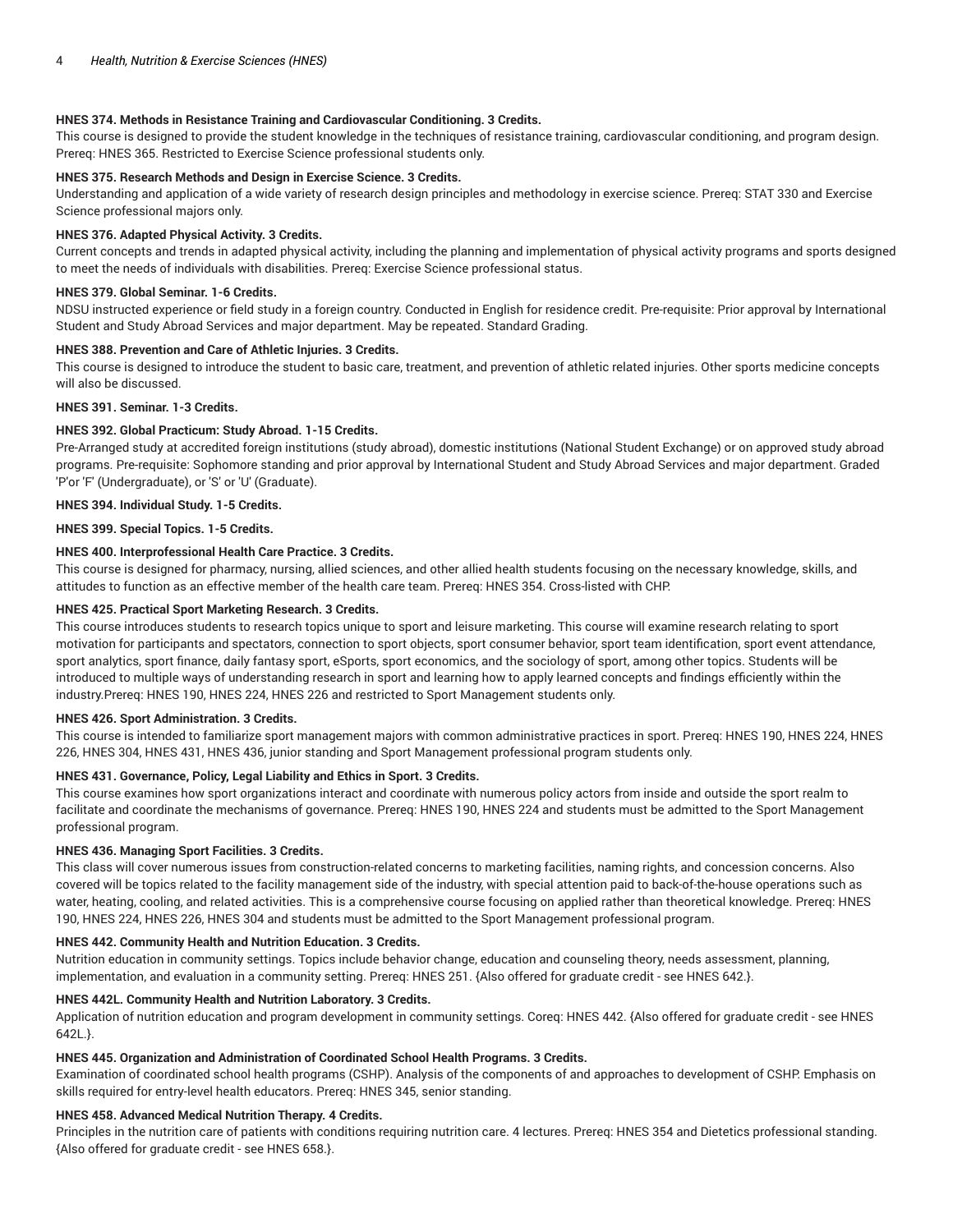## **HNES 458L. Advanced Medical Nutrition Therapy Laboratory. 3 Credits.**

Supervised practice for CP students in nutrition care to accompany HNES 458. 1 eight-hour laboratory. Coreq: HNES 458.

## **HNES 460. Foodservice Systems Management II. 3 Credits.**

Role of foodservice in today's society. Application of administration concepts in foodservice operation including equipment, layout, marketing, and budget management. 3 lectures. Prereq: HNES 361. {Also offered for graduate credit - see HNES 660.}.

## **HNES 460L. Foodservice Systems Management II Laboratory. 3 Credits.**

Supervised practice for CP students in foodservice to accompany HNES 460. 1 eight-hour laboratory. Coreq: HNES 460.

## **HNES 461. Administrative and Social Aspects of Physical Education and Athletics. 3 Credits.**

Study of administrative principles and social aspects that influence the development of physical education and athletic programs. Prereq: HNES 350.

## **HNES 465. Physiology Of Exercise. 3 Credits.**

Effects of exercise on the physiology of the human body. Includes aerobic systems, strength/muscle adaptations, body composition, training programs, and other areas related to training. Prereq: BIOL 221, BIOL 221L and HNES 365, HNES 366. Restricted to Exercise Science professional majors only.

### **HNES 466. Physiology Exercise Laboratory. 1 Credit.**

Laboratory exercises to test aerobic and anaerobic capacity, strength, body composition, dietary analysis. Coreq: HNES 465. Restricted to Exercise Science, Human Performance & Fitness or Athletic Training professional majors only.

## **HNES 467. EKG Monitoring. 3 Credits.**

Introduction of the student to the monitoring and interpretation of an electrocardiogram. Prereq: HNES 465, HNES 466 and Exercise Science professional majors only.

## **HNES 472. Exercise Assessment and Prescription. 3 Credits.**

Physiological testing procedures applicable to physical activity and fitness settings, with application to exercise prescription. Prereq: HNES 370, 465 and 466 and Exercise Science professional majors only. Co-req: HNES 476.

# **HNES 473. Anaerobic Exercise Prescription and Advanced Resistance Training Techniques. 3 Credits.**

Designing resistance training programs for various sports and activities, with hands on experience leading people through advanced resistance training exercises. Prereq: HNES 368.

## **HNES 475. Exercise Science Internship. 12 Credits.**

Capstone course for human performance and fitness majors. Supervised field work in a professional setting with emphasis on administration, supervision, and program leadership.

# **HNES 476. Exercise Testing Laboratory. 2 Credits.**

The student will learn different physiological testing procedures applicable to physical activity and fitness settings. Prereq: HNES 465, HNES 466 and Exercise Science professional majors only. Co-req: HNES 472.

# **HNES 480. Dietetics Practicum (Capstone Experience). 12 Credits.**

Practical experience for students in the Coordinated Program in Dietetics with the responsibility equal to that of an entry-level dietitian. 40 hours laboratory per week in a clinical facility. Prereq: HNES 458L and HNES 460L.

# **HNES 481. Dietetics: Capstone Course for DPD. 1 Credit.**

Capstone for Dietetics majors in the Didactic program in Dietetics.

## **HNES 485. Sport Management Internship. 1-12 Credits.**

This course provides comprehensive learning experiences for students majoring in Sport Management. It includes 43 hours per credit of on-site work experience with approved organizations and may be repeated for a total of 12 credits. Prereq: HNES 190, HNES 224, HNES 226 and students must be admitted to the Sport Management professional program.

**HNES 491. Seminar. 1-5 Credits.**

## **HNES 492. Global Practicum: Study Abroad. 1-15 Credits.**

Pre-Arranged study at accredited foreign institutions (study abroad), domestic institutions (National Student Exchange) or on approved study abroad programs. Pre-requisite: Sophomore standing and prior approval by International Student and Study Abroad Services and major department. Graded 'P'or 'F' (Undergraduate), or 'S' or 'U' (Graduate).

## **HNES 493. Undergraduate Research. 1-5 Credits.**

**HNES 494. Individual Study. 1-5 Credits.**

# **HNES 496. Field Experience. 1-15 Credits.**

**HNES 499. Special Topics. 1-5 Credits.**

#### **HNES 642. Community Health and Nutrition Education. 3 Credits.**

Nutrition education in community settings. Topics include behavior change, education and counseling theory, needs assessment, planning, implementation, and evaluation in a community setting. {Also offered for undergraduate credit - see HNES 442.}.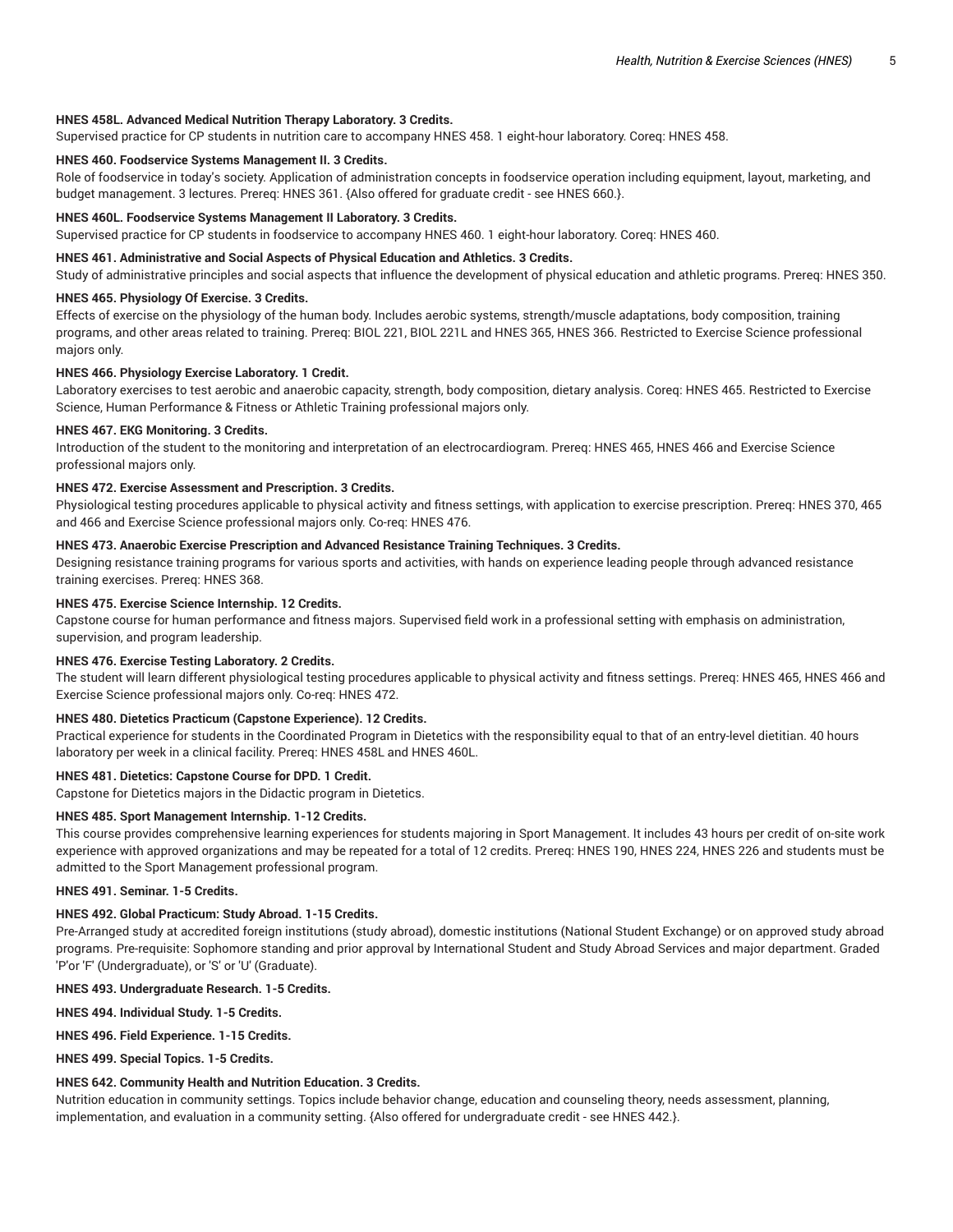# **HNES 642L. Community Health and Nutrition Laboratory. 3 Credits.**

Application of nutrition education and program development in community settings. Coreq: HNES 642. {Also offered for undergraduate credit - see HNES 442L.}.

# **HNES 652. Nutrition, Health and Aging. 3 Credits.**

Physiological changes with aging and their relationship to food habits and nutritional need. Common nutritional health problems with emphasis on prevention and treatment. 3 lectures.

# **HNES 655. Sports Nutrition. 3 Credits.**

Provides both current research and the translation of research findings into practical advice, offering unique insights on how nutrition can be used to design and effectively implement the optimal diet for performance. {Also offered for undergraduate credit - see HNES 455.}.

# **HNES 658. Advanced Medical Nutrition Therapy. 3-4 Credits.**

Principles in the nutrition care of patients with conditions requiring nutrition care. 3-4 lectures. Prereq: HNES 354. Restrictions: Section 1: Non-GPIDEA, Dietetics Professional Standing Section 2 and 3: Registered Dietitian (RD) or be RD¿eligible, In GPIDEA Dietetics Program {Also offered for undergraduate credit - see HNES 458.}.

# **HNES 660. Foodservice Systems Management II. 3 Credits.**

Role of foodservice in today's society. Application of administration concepts in foodservice operation including equipment, layout, marketing, and budget management. {Also offered for undergraduate credit - see HNES 460.}.

# **HNES 690. Graduate Seminar. 1-3 Credits.**

**HNES 696. Special Topics. 1-5 Credits.**

# **HNES 700. Research in Physical Education and Sport. 3 Credits.**

This course is designed to help teachers and coaches in the field better understand the process of conducting classroom/sport setting research through practitioner inquiry.

# **HNES 701. Leadership and Supervision. 3 Credits.**

This course provides an introduction to leadership and supervision in physical education and sport settings. The course is designed to provide students with skills, techniques, and practices for successful leadership and supervision. Prereq: Must be accepted into the MS option of Leadership in Physical Education and Sports.

# **HNES 702. Introduction to Advanced AT and Professionalism. 1 Credit.**

This course will include discussion of the expectations and responsibilities of the post-professional athletic trainer's transition into graduate school and as a professional healthcare provider. The content will be focused on information and tools to adjust to the new roles and responsibilities.

# **HNES 703. Graduate Biomechanics of Sport and Exercise. 3 Credits.**

This course is designed to increase the knowledge and students understanding of the biomechanical principles behind training, sport, and physical activity.

# **HNES 704. Psychological Foundation of Sport & Physical Activity. 3 Credits.**

Comprehensive description of sport psychology, application of concepts to sport performance improvements as well as other areas in physical activity.

# **HNES 705. Analysis of Sport Skill Instruction and Acquisition. 3 Credits.**

This course is designed to discuss theories of instruction in physical education and sport and the principles of motor learning. It includes the analysis of the learning process in relation to motor development and the role of the teacher and/or coach.

# **HNES 707. Sport in American Society. 3 Credits.**

This course provides students with a better understanding of the relationship of sport to American culture and society. Course materials focus on the application of the sociological perspective to a variety of topics.

# **HNES 708. Positive Youth Development through Sport. 3 Credits.**

This course is intended to increase student awareness and understanding of important issues and concerns in contemporary youth sport. Restrictions: Restricted to LPES graduate students.

# **HNES 709. Leadership Influence in Physical Education and Sport. 3 Credits.**

This course is intended to increase student awareness and understanding of contemporary issues related to leadership in physical education sport. Prereq: restricted to LPES graduate students.

# **HNES 710. Introduction to Research Design and Methods in HNES. 3 Credits.**

This course is intended to prepare students to conduct research by discussing basic research designs and methods. Students will begin to develop topics, write research questions and identify appropriate methods to answer the questions for a thesis or research project. During this course students will write section(s) of their proposals or chapters and receive feedback. This course also reviews grant writing.

# **HNES 711. Physical Education Curriculum. 3 Credits.**

To provide an understanding of the role and importance of physical education in today's society, steps involved in curriculum planning, trends and issues in physical education curriculum and to orient students to various ideas in physical education curriculum design.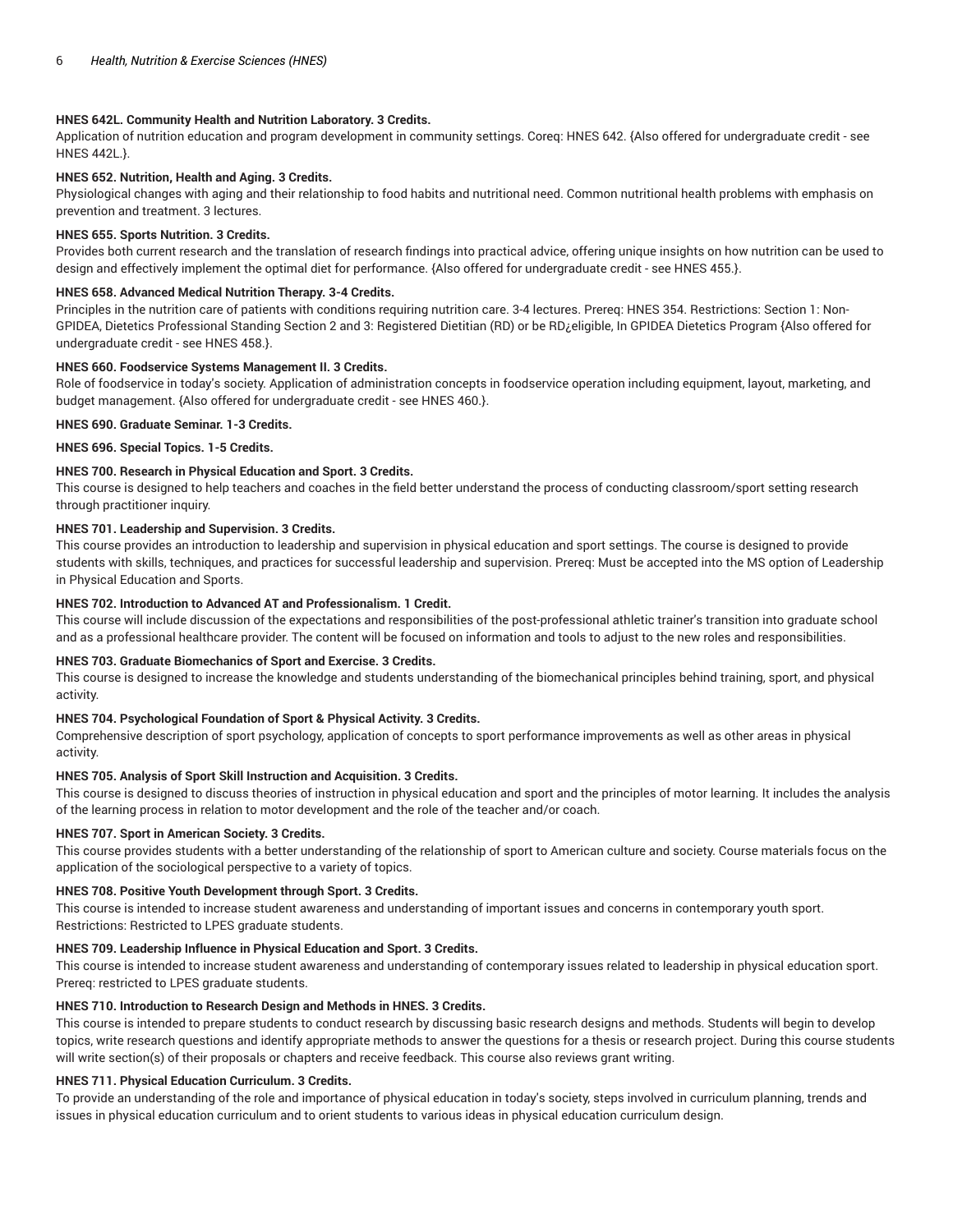## **HNES 712. Principles of Management. 3 Credits.**

This course is designed to study the principles of management for the improvement of various phases of the learning process of teaching, coaching, and leadership. Students will develop a comprehensive foundation on the fundamentals of management. Prereq: Must be accepted into the MS option of Leadership in Physical Education and Sport.

## **HNES 713. Graduate Exercise Physiology. 3 Credits.**

Comprehensive state-of-the-art review of the current knowledge of the physiological responses to exercise.

## **HNES 714. Legal Liability in HPER. 3 Credits.**

Focused on risk management and legal liability in health, physical education, and recreation. Overview of civil and criminal law related to sports and recreation.

# **HNES 715. Teaching Concepts-Based Fitness. 3 Credits.**

This course will cover topics directly related to the teaching of concepts-based health-related fitness in K-12 physical education. The overall aim is to help students have a better theoretical and practical understanding of the role of fitness education in contemporary physical education. The main goal of this course is to prepare students so that they can teach concepts-based health-related components to students in a public school setting.

## **HNES 716. Financial Management in Sport. 3 Credits.**

This course discusses financial strategies related to sport entities and recreation and leisure-based organizations. This course will examine business structures, sources of capital, and theories of financial management in the sport enterprise and recreation industry. A large portion of this class is the creation of a comprehensive report in which the student critically examines and analyzes the financial feasibility of a local sport or recreational endeavor. Prereq: Eligible students are those enrolled in the Leadership in Physical Education and Sport Master Program at NDSU.

## **HNES 719. Public Health Nutrition. 3 Credits.**

This course provides information and activities related to the broad topic of public health nutrition and will focus on how nutrition research, policies and programs impact populations. Students will gain a broader understanding of public health nutrition through case studies, discussions and experiential learning experiences.

## **HNES 720. Advanced Emergency Care. 3 Credits.**

This course will introduce advanced emergency care techniques as well as reinforce basic knowledge already learned in previous course work. Certified Athletic Trainers are expected to perform life-saving measures and this course will develop the skills needed to treat athletes and lay public with evidence based medical care.

# **HNES 722. Evidence Based Orthopedic Evaluation. 3 Credits.**

This course will involve investigation, discussion, and reflection of the research on clinical orthopedic special tests to allow the student to implement evidence based clinical examinations.

# **HNES 723. Advanced Techniques in Sports Medicine. 3 Credits.**

This course will review current research in the latest and most advanced techniques in sports medicine.

# **HNES 724. Nutrition Education. 3 Credits.**

Principles and practices of teaching individuals and groups to translate nutrition knowledge into action. Emphasis on research in evaluation of nutrition education.

## **HNES 726. Nutrition in Wellness. 3 Credits.**

Course will address wellness promotion through nutrition. Nutritional risk and protective factors will be examined as they relate to public health and individual nutrition.

## **HNES 727. Physical Activity Epidemiology. 3 Credits.**

Review of the evidence on the associations between physical activity and chronic diseases, and effects of physical activity on health. Understanding and discussion regarding how the methods of epidemiology are being used to scientifically confirm that physical inactivity is a burden on public health and what can be done about it.

# **HNES 728. Current Issues in Dietetics. 3 Credits.**

Environmental scanning of trends in dietetics, with the impact of changes in global, economic, social, ethical, political, legal, technological, and ecological areas on healthcare and on dietetics practice.

#### **HNES 729. Grant Writing for the Health Professional. 3 Credits.**

Steps needed for successful grant applications. Identification of funding sources and completion of the application form. Designed for Registered Dietitians.

## **HNES 730. Fundamentals of Leadership. 3 Credits.**

An appreciation of the basic principles of leadership by gaining an insight into one's own leadership abilities and developing the practical skills necessary to function as a leader in a realistic context.

# **HNES 731. Governance in Sport. 3 Credits.**

This course examines how sport organizations interact and coordinate with numerous policy actors from inside and outside the sport realm to facilitate and coordinate the mechanisms of governance.

## **HNES 732. Foodservice Operation Management. 3 Credits.**

In-depth analysis of several critical foodservice operations management decisions and development of analytical skills needed in solving operation management problems encountered in the foodservice industry.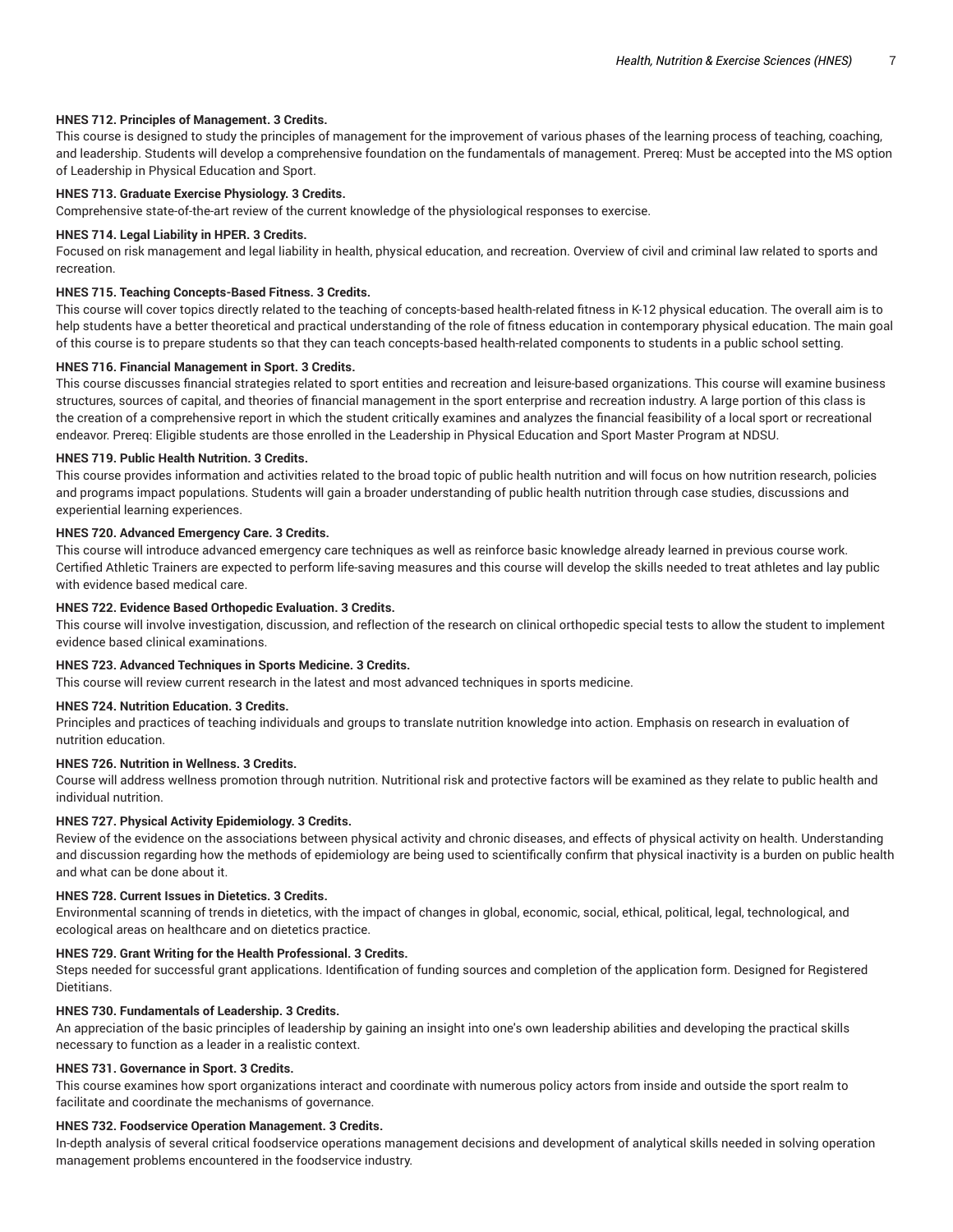# **HNES 733. Food Writing for Professionals. 3 Credits.**

This course focuses on the writing skills needed by the food professional in order to communicate effectively in writing about food and food-related topics.

# **HNES 734. Foodservice Systems within Healthcare. 3 Credits.**

A comprehensive review of today's health care institutions and their response to the economic, social/ethical, political/legal, technological, and ecological environments. Prereq: must be enrolled in the GPIDEA HNES: Option in Dietetics.

## **HNES 735. Nutrition and Human Performance. 3 Credits.**

This course is designed for students to develop an understanding of nutrition based upon knowledge of the biochemical and physiological process and functions of specific nutrients in meeting nutritional requirements. The course emphasizes the relationship of optimal nutrition and physical efficiency and performance.

# **HNES 736. Ethical Leadership. 3 Credits.**

This course looks at the various ethical situations coaches encounter within organizations and with other coaches and athletes. Students will gain an understanding of the ethical dimensions of sport and develop strategies to facilitate ethical coaching practices and encourage athletes to recognize and understand the importance of ethics in sport. Prereq: restricted to LPES graduate students only.

## **HNES 737. School-wide Physical Activity Promotion. 3 Credits.**

Assessment, planning, and evaluation of physical activity programming within the K-12 setting. Understanding and implementation of school-wide physical activity program models and resources. Physical activity advocacy and stakeholder engagement strategies within K-12 physical activity programs. Prereq: Must be accepted into the HNES MS Leadership in Physical Education and Sport option.

#### **HNES 738. Adapted Physical Education. 3 Credits.**

This course provides an overview of the etiological, physical, and psychological considerations of disabilities in education settings. This course contains methods of adapting activities in physical education for individuals with disabilities. This course is delivered online via BlackBoard.

## **HNES 739. Sport Revenue Generation. 3 Credits.**

This course is designed to examine means of maximizing revenue streams in and around the sport industry. As sport is a unique sector of the entertainment industry, managers are best suited to understand how to get the most out of the limited resources and partnership opportunities they have access to. This course will allow each student to focus on the sport context of their interest (e.g., youth sport, interscholastic sport, and collegiate athletics) in an effort to build a greater knowledge base on how to succeed and produce needed revenue streams in today's fast-paced and ever-changing sport environment. Major topics include the sport consumer, sport sponsorship, and the class will focus on researching and acquiring sponsors for a hypothetical event as decided by each student.

# **HNES 740. Maternal and Child Nutrition. 3 Credits.**

Behavioral, physiological and public health issues impacting dietary and nutritional factors that support normal growth and development. Focuses on the early stages of the life cycle: gestation, lactation, infancy, preschool, school age and adolescence.

# **HNES 741. International Nutrition. 3 Credits.**

Presents major nutritional problems that influence the health, survival, and developmental capacity of populations in developing societies. Covers approaches implemented at the household, community, national, and international levels to improve nutritional status.

# **HNES 742. Nutrition: A Focus on Life Stages. 3 Credits.**

The influence of normal physiological stresses on nutritional needs throughout the life span will be explored. Evaluating nutritional status at different stages of life and identifying appropriate needs and services will be included.

#### **HNES 743. Obesity Across the Lifespan. 3 Credits.**

This course emphasizes obesity in a population from childhood to the adult with attention to the impact of obese conditions on disease development throughout the life cycle.

#### **HNES 744. Dietary and Herbal Supplements. 3 Credits.**

Explore the safety and efficacy of botanical/herbal and dietary supplements in health applications including dietary supplementation in the prevention and treatment of chronic illness.

#### **HNES 746. Nutrition and Health Disparities. 3 Credits.**

This course is an examination of nutrition and health disparities in the U.S. Identification of sociocultural determinants of health and their influence on nutrition and health outcomes. Exploration of interdisciplinary strategies to reduce nutrition and health disparities.

#### **HNES 747. Understanding Food Culture. 3 Credits.**

This course is designed as a survey of topics that affect how we perceive food in the modern world. Food is examined as a badge of cultural identity, a focus of media scrutiny and promotion, a symbol of religion, and a driver of technology.

#### **HNES 748. Nutritional Epidemiology. 3 Credits.**

Methods and issues involved in understand and conducting studies on the relationship between human diet and disease. Recommended: graduate level statistics course.

# **HNES 750. Advanced Human Nutrition: Macronutrients. 3 Credits.**

Physiological and biochemical aspects of macronutrients of human nutrition.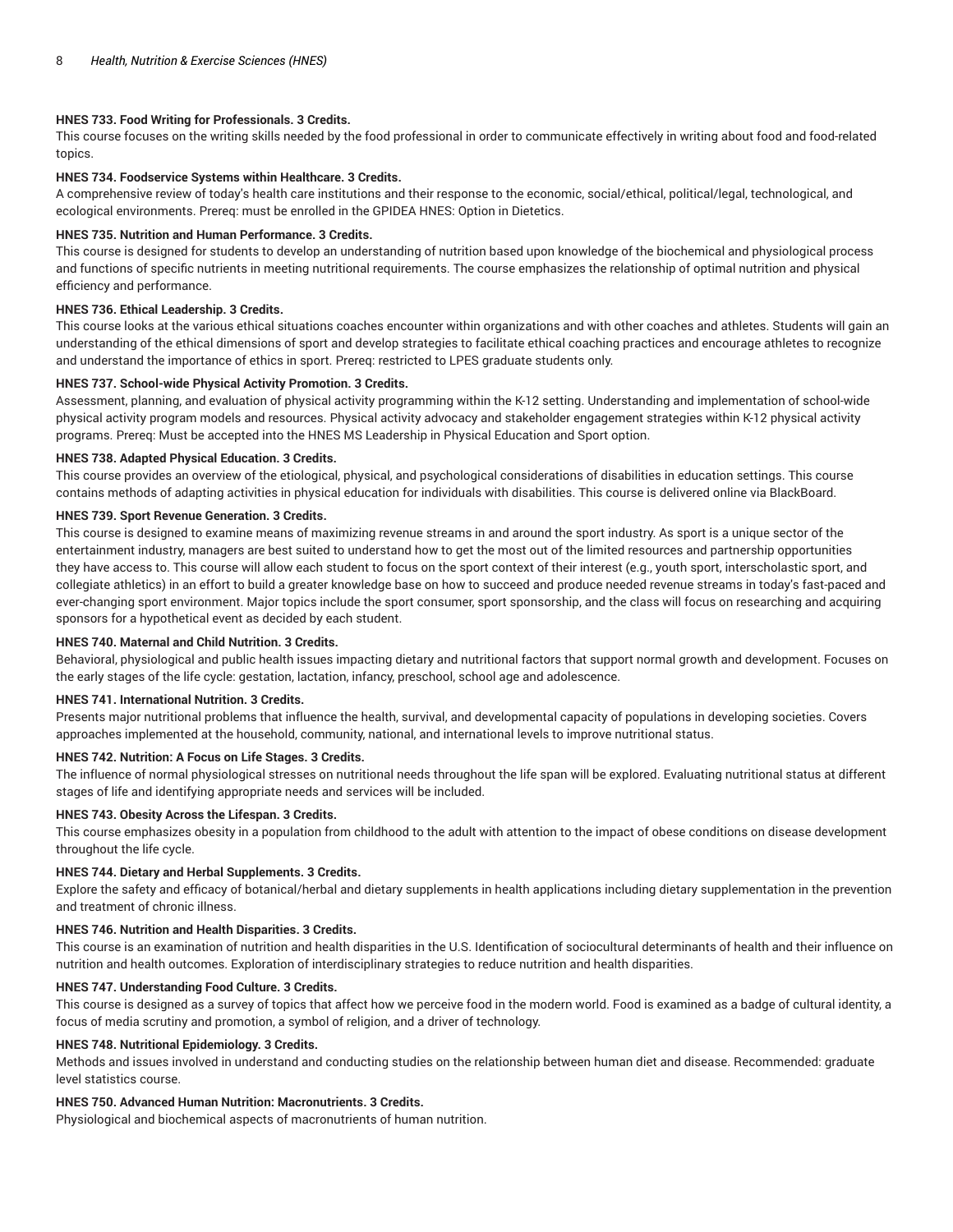## **HNES 751. Metabolism of Micronutrients. 3 Credits.**

This course focuses on nutrition that integrates mechanisms and interactions of vitamins and minerals from the cellular level, through the integration and regulation of metabolism in the whole organism.

# **HNES 752. Phytochemicals. 3 Credits.**

Overview of phytochemicals (non-nutritive biologically active compounds) from fruits, vegetables, cereals and oilseeds with implications related to chemistry, physiological functions, and potential health implications.

## **HNES 753. Nutrigenomics and Advanced Lipid Metabolism in Human Nutrition. 3 Credits.**

Concepts of how nutrients regulate gene expression (nutrigenomics) and how an individual's genotype influences their nutrient requirements (nutrigenetics). This course will focus on the unique role of lipids in nutritional genomics and chronic disease. Students must be enrolled in the M.S. in Dietetics program (GPIDEA).

# **HNES 754. Assessment in Nutrition and Exercise Science. 3 Credits.**

Techniques to assess nutritional status, physical fitness status and how to interpret the information received.

# **HNES 756. Pediatric Clinical Nutrition. 3 Credits.**

The physiological, biochemical and nutritional aspects of disease processes relevant to infants and children up to 18 years of age, including inborn errors of metabolism, food hypersensitivity, obesity, and diseases of the major organ systems. Prereq: HNES 755.

## **HNES 757. Nutritional Aspects of Oncology. 3 Credits.**

Basic cancer biology and the relationship between nutrition and cancer, the role of nutrition in specific cancers, and information for cancer prevention programs and how to apply this information in patient management.

## **HNES 758. Clinical Aspects of Nutrition Support. 3 Credits.**

Specialized nutrition assessment and support. Review of energy expenditure and substrate utilization in disease states. Methods for the initiation and management of enteral and parenteral nutrition therapy. Evaluation of nutrition support selected disease states.

## **HNES 759. Nutrition and Immunology. 3 Credits.**

Principles and issues related to nutrition and immunology. Impact of nutrients and nutritional status on immune responses. Impact of disease states on nutritional status.

## **HNES 760. Skeletal Muscle Physiology. 3 Credits.**

This course is designed to provide students with an in-depth analysis of the structure and function of skeletal muscle. Course material ranges from skeletal muscle microanatomy and physiology to advanced topics in neuromuscular physiology.

## **HNES 761. Physiological and Fitness Assessment in Exercise Science. 3 Credits.**

Instruction and practical guidelines of different physiological and fitness assessments in exercise science.

## **HNES 762. Exercise Endocrinology. 3 Credits.**

A comprehensive review of the endocrine system with a specific emphasis on the hormonal response to exercise. Prereq: MS or PhD level students only.

## **HNES 765. Orthopedic Appliances. 3 Credits.**

Application of common casting and bracing techniques.

# **HNES 770. Evidence Based Research and Practice. 2 Credits.**

This course introduces students to current evidence based research methods and the importance of conducting and interpreting athletic training research. Prereq: HNES 780.

#### **HNES 772. Prevention and Health Promotion in Athletic Training. 2 Credits.**

General nutrition, prevention and health promotion concepts, and psychosocial and mental health aspects in athletic training. Prereq: HNES 770.

# **HNES 773. Athletic Training Capstone. 2 Credits.**

Comprehensive review of patient case scenarios using evidence-based practice for clinical integration as a healthcare professional. Prereq: HNES 774, HNES 776.

#### **HNES 774. Therapeutic Exercise. 3 Credits.**

Therapeutic interventions involving rehabilitative techniques, equipment, and activities using body movements to enhance function, prevent impairments and activity restrictions to maximize participation and health-related quality of life.. Prereq: HNES 782.

### **HNES 775. Therapeutic Modalities. 3 Credits.**

Therapeutic interventions involving contemporary modalities to prevent and treat orthopedic injuries to restore and enhance function and maximize participation and health-related quality of life. Prereq: HNES 770.

#### **HNES 776. Non-Orthopedic Assessment. 2 Credits.**

Clinical evaluation and diagnosis of non orthopedic conditions and illnesses. Prereq: HNES 782.

## **HNES 777. Scholarly Writing and Presenting in HNES. 3 Credits.**

This course is designed for students pursuing their Master or Doctorate degree who are currently writing a proposal or a chapter of their thesis or dissertation. Class sessions cover the conventions for each chapter of the thesis/dissertation, analytical reading of research articles in the areas of HNES, and effective methods of presenting research.